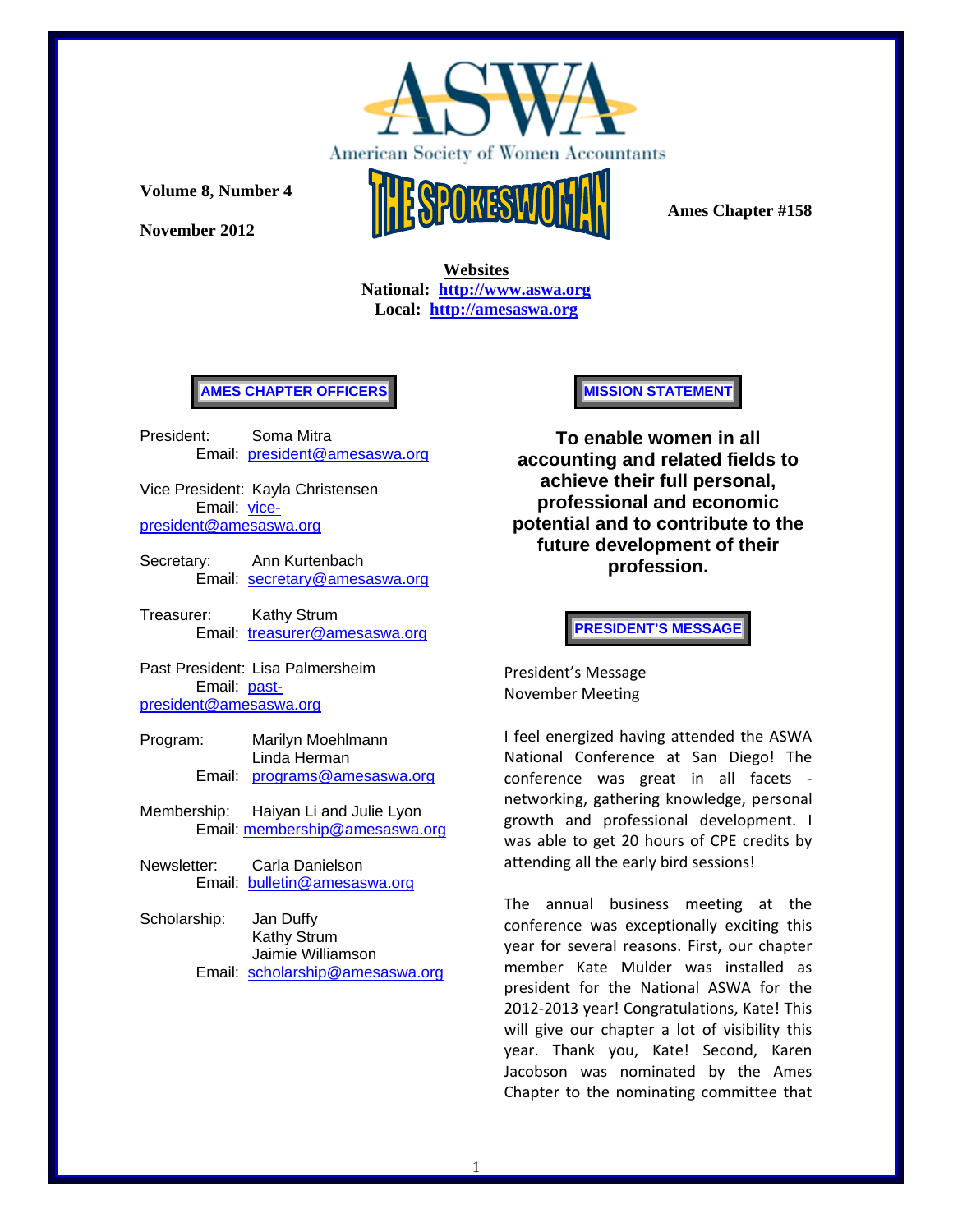

**November 2012** 

 **Ames Chapter #158** 

 **Websites National: http://www.aswa.org Local: http://amesaswa.org**

nominates next year's slate of officers for the National and Karen was elected with a huge majority! Congratulations, Karen! Last, but not the least, the name change proposal passed with a two‐third majority and now the name is official  $-$  Accounting and Financial Women's Alliance ‐ Connect, Advance, Lead.

Over the next few weeks, ASWA Board of Directors will develop a timeline to implement the name change. The Board will share implementation details with chapters so that members are informed about each step of the process. As I receive these communications, I will share those with you.

Looking forward to seeing you all at the November meeting!

Soma Mitra President Ames Chapter



ASWA, Ames Chapter #158 November 2012 Meeting

Agenda

- Call to Order
- Quorum
- Approval of Minutes
- Treasurer's Report
- Committee Reports
- o Membership
- o Program
- o Bulletin
- o Scholarship
- Old Business
	- o Financial Literacy progress report
	- o Bulletin archival progress
- report
	- New Business
		- o Holiday Party
	- o TBD
	- Announcements o Update on ASWA National Conference at San Diego
- Adjournment

**MEETING INFORMATION** 

Date: November 14th Time: Social 5:30 Speaker at 6:00 Location: Pizza Ranch 1404 Boston Ave Ames, IA Program: Kristy Maitre, IRS Upcoming Changes

An e-vite has been sent to RSVP for the meeting.

#### **SEPTEMBER 2012 MINUTES**

September Minutes American Society of Women **Accountants** Ames Chapter #158 Membership Meeting September 19, 2012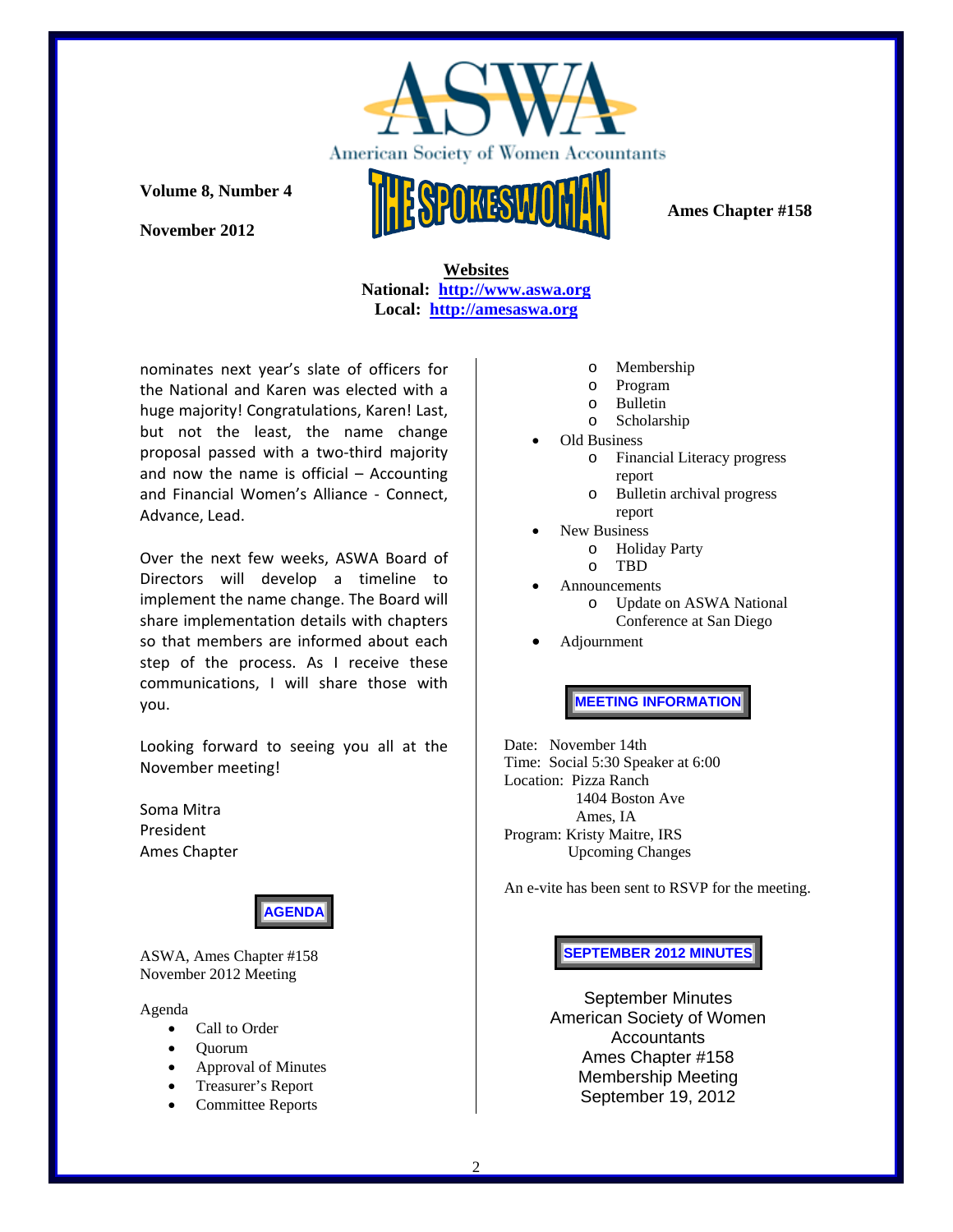

**November 2012** 



 **Ames Chapter #158** 

 **Websites National: http://www.aswa.org Local: http://amesaswa.org**

Call to Order: The September Membership Meeting of the Ames Chapter #158 was called to order by President Soma Mitra in Ames at 7:27 pm on Wednesday, September 19, 2012. Those in attendance were members Karen Jacobson, Haiyan Li, Soma Mitra, Marilyn Moehlmann, Margaret Munson, Kate Mulder, Jan Duffy, Jamie Williamson, Jordan Nolta, Lisa Palmersheim, Linda Herman, Barbara Bennett Kayla Christenson, and Cindy Sippel. Several guests were also in attendance Kalais Eddy, Maggie Schlermann, and Tammy Hertzel. A quorum was present.

Update: Kate Mulder gave the members an update on Kathy Strum. Kathy is at home recovering from surgery. Please keep her in your thoughts and prayers.

Minutes: Karen Jacobson proposed several changes to the August meeting minutes. Karen moved and Margaret Munson seconded that the August minutes be approved as amended. Motion carried.

Treasurer's Report: None.

### Committee Reports

A. Membership: Members are reminded to return the surveys that were distributed prior to the last meeting. Membership committee

co-chair Julie Lyon is also recovering from surgery. The September networking lunch is Monday, September 25 at Old Main Brewing. Due to the National Conference the October networking lunch has been moved to Tuesday, October 30 at Aunt Maude's.

- B. Program:
	- a. Joint Meeting with Des Moines Chapter – Topic will be Budgeting – Iowa's Future with State Treasurer, David Vaudt. The meeting will be Thursday, October 11 at the Kirkendall Library in Ankeny. Dinner will be at 5:30 and the speaker will begin at 6:15. Cost will be \$20 or \$10 for first time guests. RSVPs are due Monday, October 8. For the nametags be sure to include your name, company and title.
	- b. The November meeting will be the second Wednesday of the month, Nov.  $14<sup>th</sup>$  rather than the usual third Wednesday due to the Thanksgiving holiday. The program will be on taxes by Kristi Matrie. The December meeting will be our annual Christmas party.
- C. Bulletin: No report.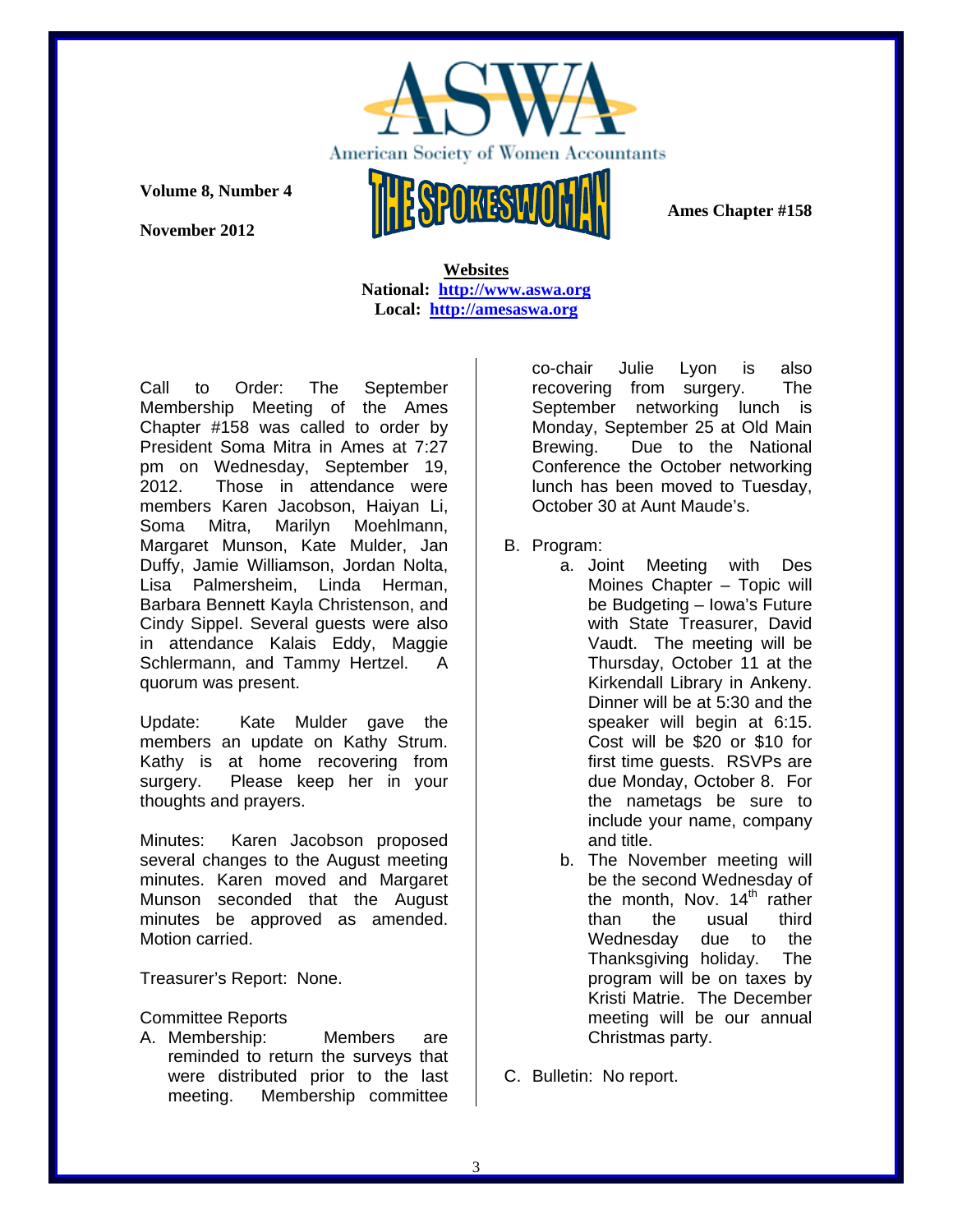

**November 2012** 



 **Ames Chapter #158** 

 **Websites National: http://www.aswa.org Local: http://amesaswa.org**

D. Scholarship: Certificates were presented to our scholarship winners, Kalais Eddy and Jordan Nolta, by Jan Duffy. The scholarship application will be updated for the new year and be sent out shortly.

## Old Business

A. Financial Literacy progress report: Karen Jacobson reported that the dates have been set for the next program with the Boys and Girls Club. Lisa Palmersheim will be presenting with Karen the module on paying for college and cars on November 13 and 20.

#### New Business:

- A. 2012 ASWA Annual Business Meeting Delegates – Our chapter can send two delegates to the annual business meeting at the National Conference. Cindy Sippel moved and Kate Mulder seconded a motion that Soma Mitra and Karen Jacobson be selected as delegates and alternates at the annual business meeting to carry the chapter's votes. The motion carried.
	- a. Issue to be voted on at business meeting – The National organization's proposed name change to Accounting and Financial Women's Alliance will be voted on at the annual business meeting. The

chapter discussed whether to send the delegates to the business meeting informed or instructed. To gauge the chapter's interest a straw poll was taken on the proposed name change. The results were 5 in favor of the change, 2 opposed to the change and 6 undecided. Also discussed was whether the name change would have an impact on continuing education and programs. Jan Duffy moved with Marilyn Moehlmann seconding a motion that the delegates be sent informed to the business meeting on the issue of the name change. The motion passed.

- b. Karen Jacobson moved and Jamie Williamson seconded a motion that our chapter donate \$500 to the Education Foundation at the National Conference. The motion passed.
- B. 2012-2013 Membership Anniversary blowout from National ASWA – To celebrate the  $75<sup>th</sup>$  anniversary of ASWA, National has created a membership campaign themed around "diamonds in the sky". There are individual and chapter awards. The chapter would need a net gain of 3 to meet the chapter goal for the campaign.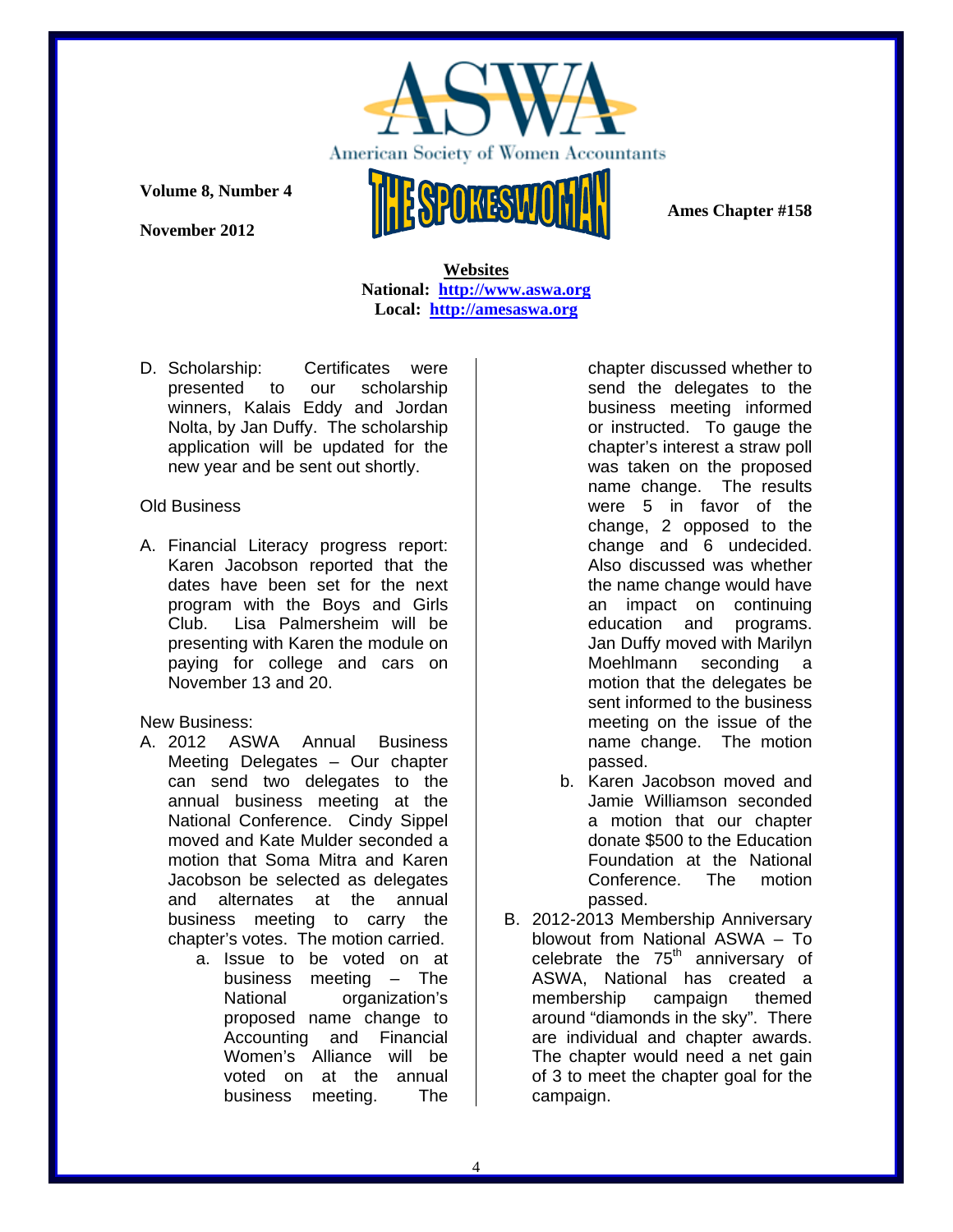

**November 2012** 



 **Websites National: http://www.aswa.org Local: http://amesaswa.org**

Announcements: Barb Bennett, new member from Mass Mutual, a preferred ASWA partner, told the chapter about two items. 1) ASWA members can get a 10% discount on LTC and disability insurance and 2) She has a list of topics on which she can present for CPE. She can conduct 1 or 2 hour sessions. At the November meeting, she will donate a bracelet for the door prize.

Door Prize: The winner of tonight's door prize was Kayla Christenson.

Adjournment: Meeting adjourned at 8:10 pm.

Respectfully submitted, Cindy Sippel, Acting Secretary

**PROGRAM SCHEDULE** 

December – Christmas Party

January – No Meeting

February – Barbara Bennett, Mass Mutual

March – TBA

April 17th – "Who gets Grandma's Yellow Pie Plate"

May 15th – Jodi (Adams) Baker – Administrative Accounting Rules

(Formerly with the Iowa Licensing Bureau)

June 19th – Special Agents Dani Coleman & Beth Thompson, IRS

These agents are involved in tax fraud cases that involve prison sentences.

**NETWORKING LUNCH SCHEDULE** 

|          |                   |                 | <b>RSVP by Noon</b> |
|----------|-------------------|-----------------|---------------------|
| Date     | <b>Restaurant</b> | Location        | on                  |
| Fri      |                   | 105 Chestnut    |                     |
| 11/16/12 | Applebee's        | <b>Street</b>   | Thur 11/15/12       |
| Thur     |                   | 1614 S. Kellogg |                     |
| 1/24/13  | Fuji              | Ave. Suite 101  | Wed 1/23/13         |
| Thur     |                   | 2616 Northridge |                     |
| 2/21/13  | The Café          | Pkwy            | Wed 2/20/13         |
| Wed      |                   | 1310 S. Duff,   |                     |
| 3/13/13  | Panchero's        | Suite 103       | Tue 3/12/13         |
| Fri.     | Noodles &         |                 |                     |
| 4/12/13  | Company           | 414 S. Duff     | Thur 4/11/13        |
| Thur     | Stomping          |                 |                     |
| 5/23/13  | Grounds           | 303 Welch Ave.  | Wed 5/22/13         |